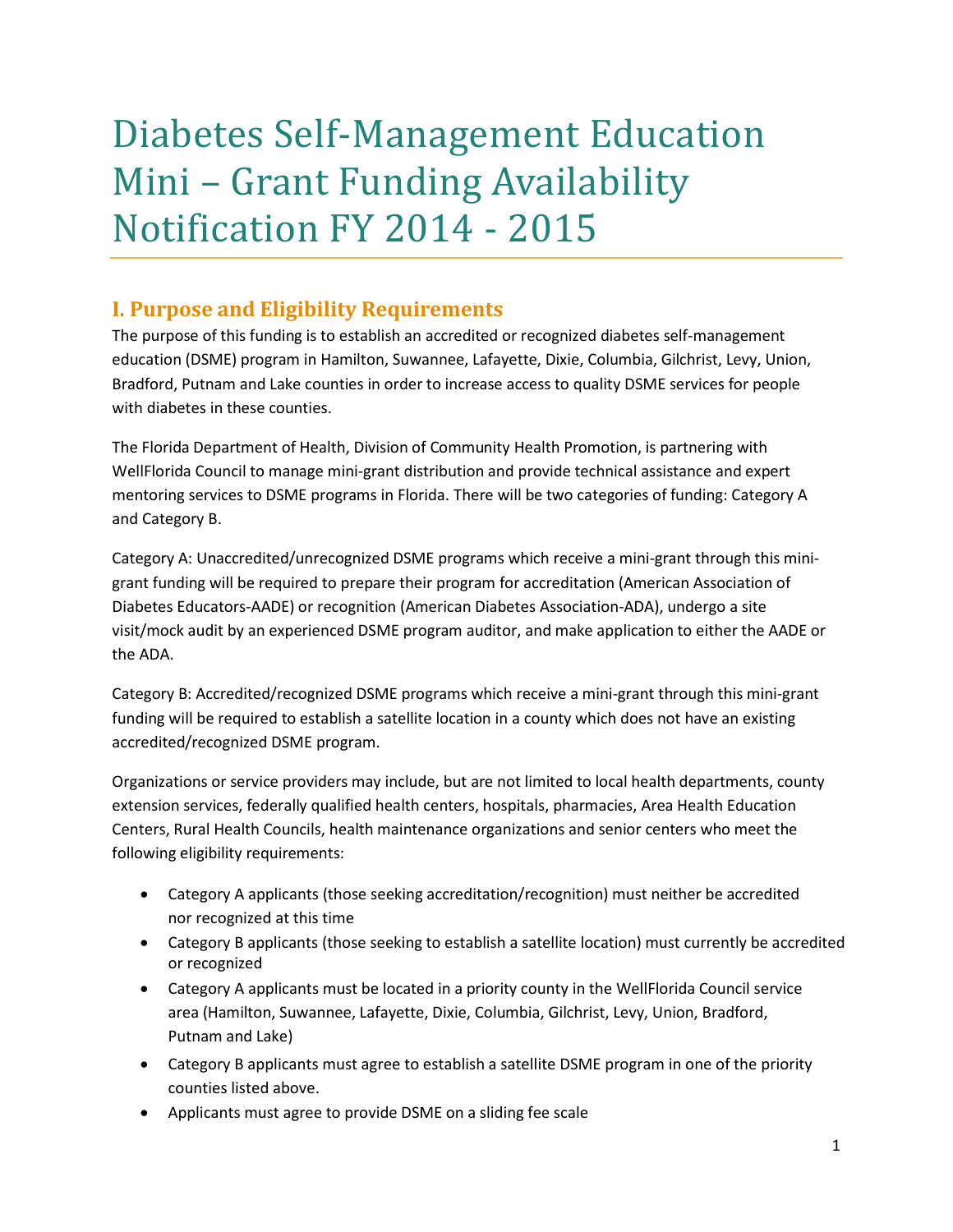• Preference will be given to applicants who will provide services in counties that currently have no nationally recognized DSME program

## **II. Important Dates**

**January 30, 2015:** Deadline for receipt of proposals by WellFlorida Council (Note: this is not a postmarked date.)

**February 13, 2015:** Mini-grant Grantees announced

**February 27, 2015:** Mini-grant Grantees will receive 50% of their allocated funding

**June 19, 2015:** Grantee Final Report and Invoice Due (templates will be provided by WellFlorida Council)

**June 30, 2015:** Grantee receives final payment (provided Grantee submitted Final Report and Invoice by June 19, 2015)

#### **Anticipated Contract Dates: February 15, 2015 – June 30, 2015**

# **III. Funding**

The total amount for mini-grant funding will not exceed \$15,600 per program site and \$73,200 total mini-grant funding. This will be a fixed-price funding type. WellFlorida Council reserves the right to not award any grants in this funding cycle.

The funds may be used for:

- Recognition/accreditation application fee
- Hiring of part-time or temporary staff (or a stipend) to assist with completing and submitting the documentation and application to the CMS accredited agency. Only hourly pay for actual hours worked may be paid with these funds.
- Handouts and visual aids related to the project
- Software related to the project

The funds may not be used for:

- Training, tuition or certification for individuals to obtain credentials, e.g. BSN, CDE, CHES, RD, etc.
- Supplanting existing salaries
- Construction, equipment, furniture, etc.
- Building infrastructure
- Consultants/Subcontractors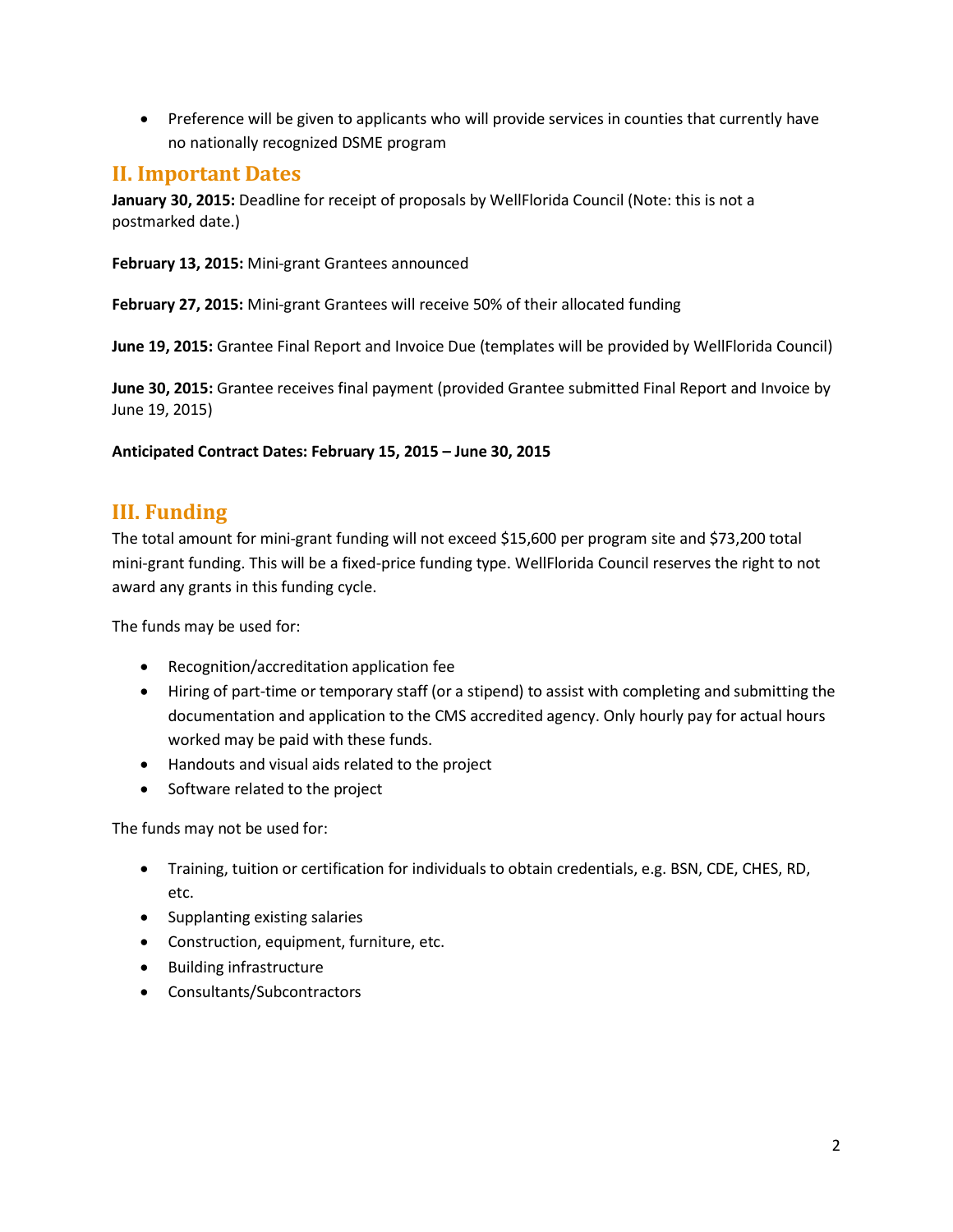# **IV. Grantee Responsibilities**

- Applicants must provide assurance to WellFlorida that the DSME program is in place on the day of application for mini-grant funding and that, if awarded, the Grantee is committed to maintaining the DSME program throughout the funding cycle and beyond. If any changes to the DSME program occur that affect the Applicant/Grantees ability to maintain the program, the Applicant/Grantee must notify WellFlorida Council immediately.
- The designated Florida Diabetes Alliance mentor, as assigned by WellFlorida Council, must verify that the program appears to be ready to apply for recognition/accreditation within three months after the end of the funding period (September 30, 2015).
- By the end of the funding period, Grantees will be expected to have submitted a complete application to a CMS-accredited agency for program recognition/accreditation OR will be applying for recognition/accreditation within three months of the end of the funding period (September 30, 2015).
- Submit a Final Report and Invoice by June 19, 2015 to WellFlorida Council (Final Report template and Invoice Template to be provided by WellFlorida Council).

#### **V. WellFloridaCouncilResponsibilities**

- Coordinate dissemination of the funding opportunity
- Coordinate the receipt and review responses to the notice of funding availability and make award determinations
- Announce the Grantees
- Distribute 50 percent of allocated funding to selected mini-grant applicants (grantees).
- Provide technical assistance to all mini-grantees as follows
	- o One conference call/webinar for all accreditation mini-grantees; webinar will be conducted once between March 1, 2015 and March 15, 2015
	- $\circ$  Email and phone-based technical assistance (TA) for all satellite establishment minigrantees
- Facilitate agreements with the Florida Diabetes Alliance to provide mentors with DSME program auditing experience to assist the accreditation/recognition seeking mini-grantees.
- Upon receipt of each Grantee's Final Report, distribute the final 50 percent of allocated funding to mini-grantees. Note: final payment to grantees will not be made without receipt of final reports documenting grantees has completed all Grantee Requirements.

# **VI. Method of Selection**

A review team consisting of WellFlorida Council staff will review and score applications based on the criteria which are described in detail in Section VIII. Proposal Requirements.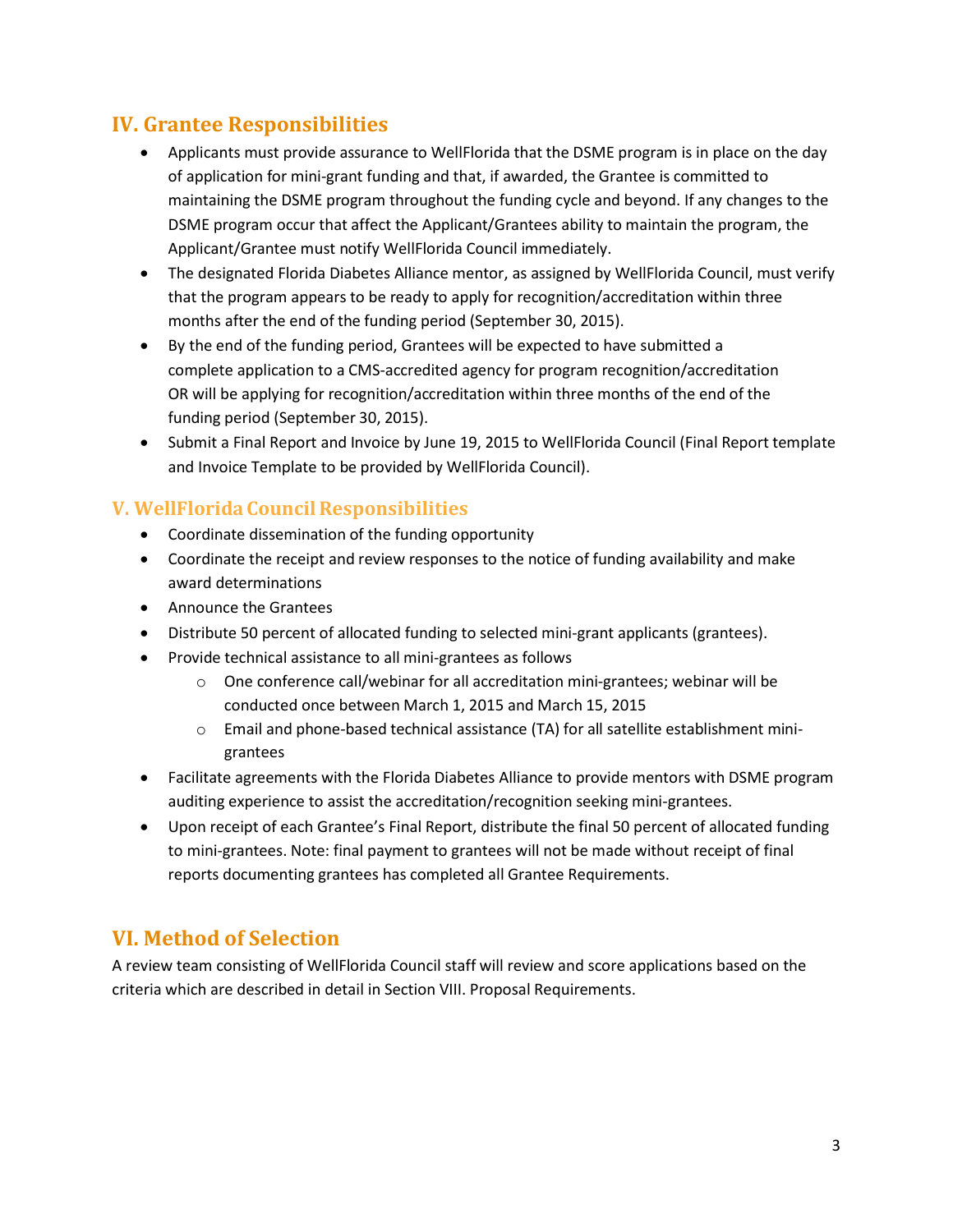# **VII. Submission of Proposals**

Proposals must be received by January 30, 2015. Proposals must include all required components as described in Section VIII. Submit the original copy of the proposal to:

Attention: Lindsey K. Redding – DSME Proposal WellFlorida Council  $1785$  NW  $80^{\rm th}$  BLVD Gainesville, FL 32606

Electronic submissions will not be accepted. Fax submissions will not be accepted.

### **VIII. Proposal Requirements**

Follow this outline in presenting your proposal information. The proposal must be submitted in the following format.

- $\bullet$  Use 8  $\frac{1}{2}$  X 11 paper
- 1" margins
- Times New Roman font.
- The proposal must be double-spaced except for the cover letter and budget.
- The budget must be submitted using the budget template in Attachment 1.

#### **Section 1: Cover Page (1 page limit, 5 points maximum)**

- 1. Identify the Applicant organization name, address and county
- 2. Identify the Applicant contact person name, phone number and email address
- 3. Identify the amount of funding requested (maximum amount per award is \$15,600)
- 4. Include a statement of willingness to accept mentoring services from a member of the Florida Diabetes Alliance who will be designated by WellFlorida Council. Mentors will:
	- a. Provide email and phone-based technical assistance to all Category A mini-grant Grantees
	- b. Conduct one in-person mock audit for each mini-grantee for each Category A mini-grant Grantee. Mock audits will be conducted between March 15, 2015 and May 31, 2015.
- 5. Include the name and signature of Applicant organizational representative authorized to submit a proposal
- 6. Provide the Applicant's organizational structure, mission statement and goals. A formal organizational chart is not required but may be included as an attachment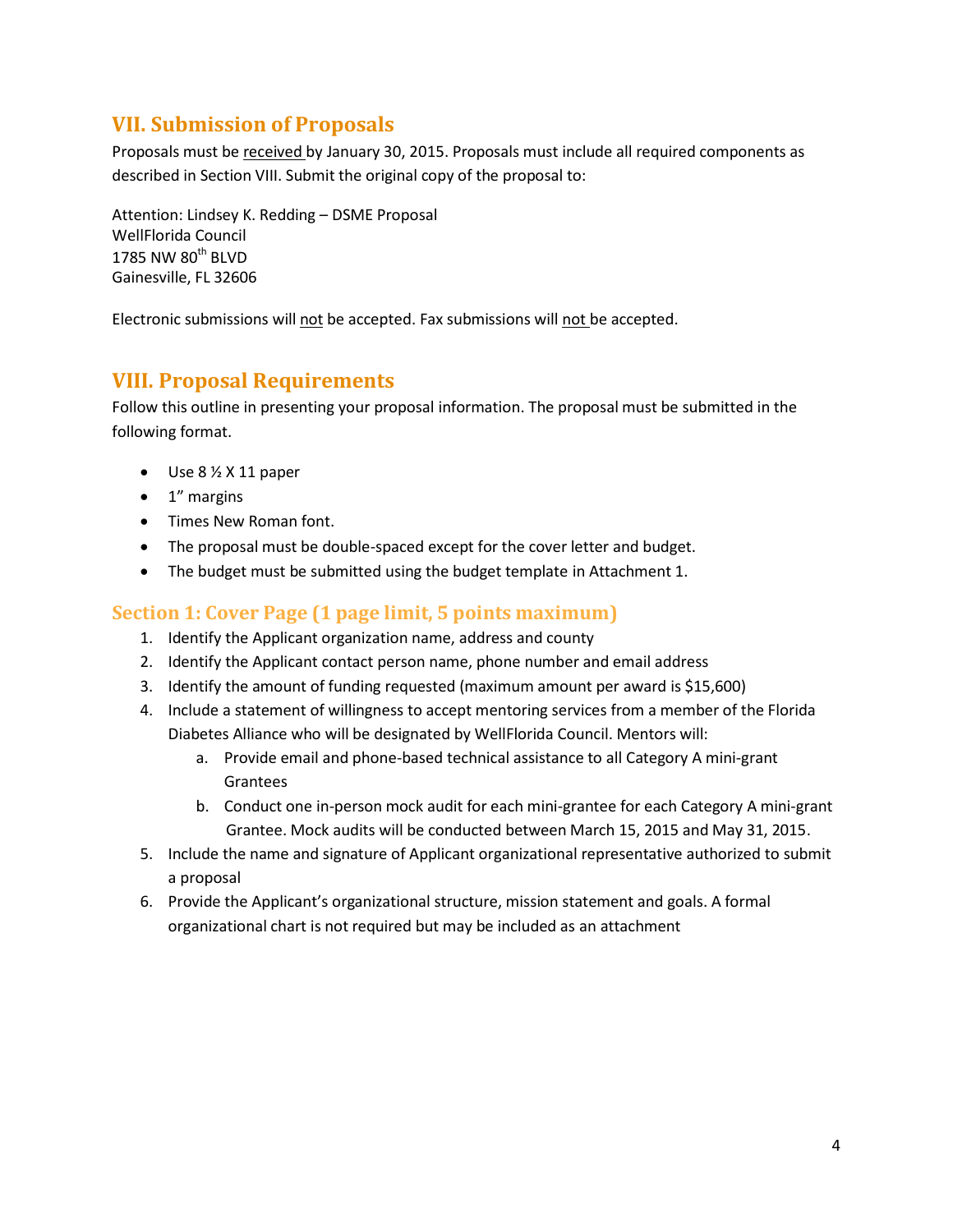# **Section 2: Program Criteria (2 pages limit, 20 points maximum)**

There are two categories for funding as follows:

- a. Category A: Unaccredited/unrecognized DSME programs who will be required to prepare their program for accreditation (American Association of Diabetes Educators-AADE) or recognition (American Diabetes Association-ADA) and make application to either the ADA or the AADE.
- b. Category B: Accredited/recognized DSME programs who will be required to establish a satellite location in a county which does not have an existing accredited/recognized DSME program.

Applicants applying under Category A should address the following criteria:

- 1. In what county are you currently providing DSME programs and seeking mini-grant funding to prepare and make application to either the ADA or the AADE for recognition or accreditation?
- 2. Describe the county's current need for a DSME program as supported by data. Data sources may include,

but are not limited to: FloridaCHARTS, HRSA, US Census Bureau.

- 3. Is there a recognized/accredited DSME program in the county?
	- a. If Yes, how is that program not meeting the need? How will the Applicant's program fill the need while not duplicating existing services?
	- b. If No, How will applicant meet the needs of the county?
- 4. Include a sustainability plan that addresses:
	- a. Continuity of DSME program and accrediting process in the event of staffing or funding changes at any time between award of funding and the end of the funding period
	- b. Continuity of DSME program after application for accreditation/recognition is submitted
	- c. Marketing plan
	- d. Any other sustainability issues identified by Applicant.

Applicants applying under Category B should address the following criteria:

- 1. In what county or counties are you currently providing recognized/accredited DSME programs?
- 2. In what county are you proposing to establish a satellite location?
- 3. Describe the current need for DSME in the proposed satellite county as supported by data. Data sources may include, but are not limited to FloridaCHARTS, HRSA, US Census Bureau.
- 4. Where will DSME be offered? Hours and days of operation? Do you currently have a facility at this location or an MOU/MOA with a host organization?
- 5. Include a sustainability plan that addresses:
	- a. Continuity of the satellite DSME program in the event of staffing or funding changes at any time between award of funding and the end of the funding period
	- b. Continuity of the satellite DSME program after funding cycle ends
	- c. Marketing plan
	- d. Any other sustainability issues identified by Applicant.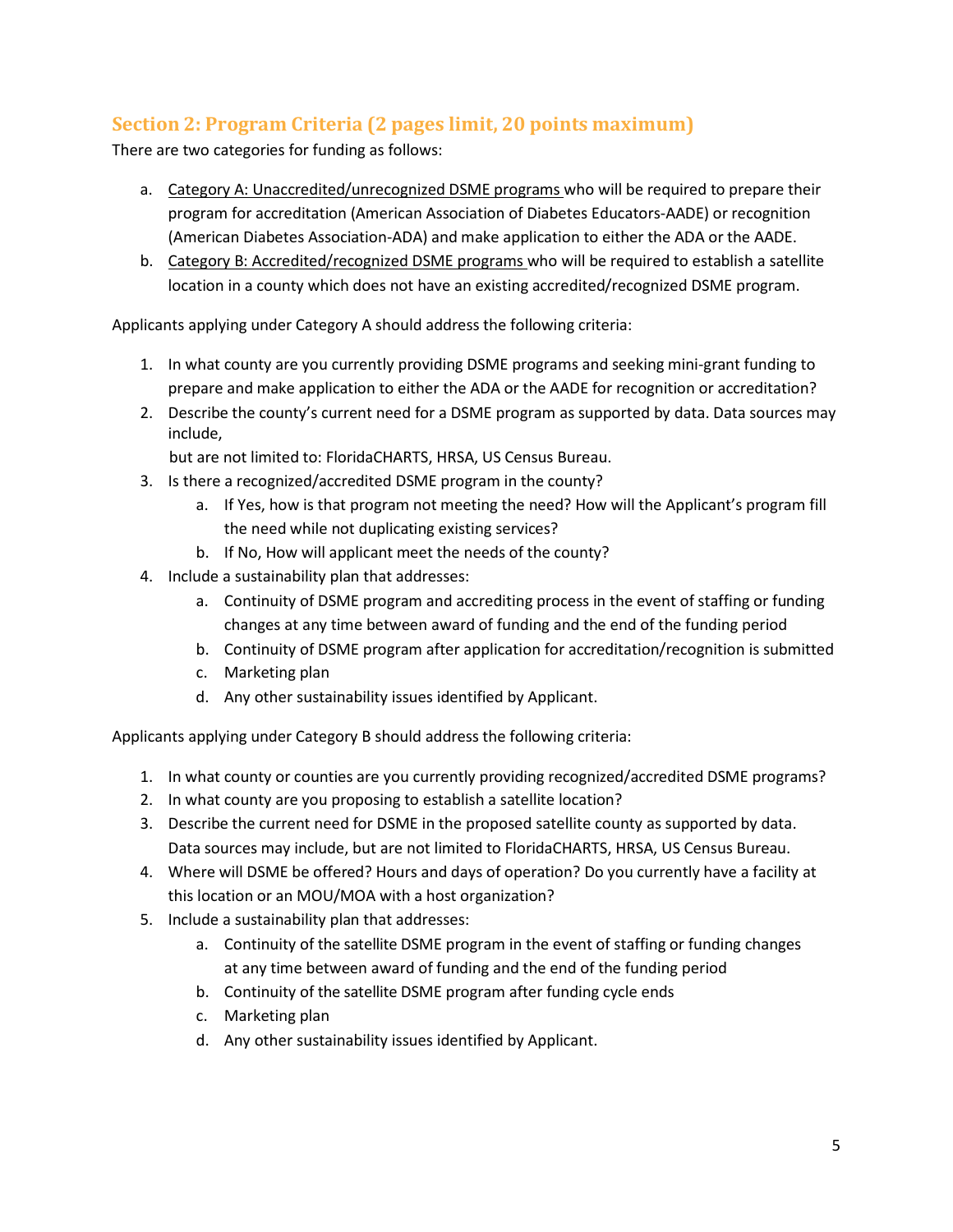#### **Section 3: National Standards (5 page limit, 50 points maximum)**

Please describe the extent the applicant organization has the National Standards for Diabetes Self-Management Education criteria in place OR how they will be developed. Please note, applicants are not required to have all of these criteria completely in place prior to submitting their proposal; however, the more prepared the applicant is, the higher the score they will receive.

*Standard 1: Internal Structure: The provider of DSME will document an organizational structure, mission statement and goals. For providers working within a larger organization that organization will recognize and support quality DSME as an integral component of diabetes care.* (E.g. mission statement, communication plan, goals, objectives, defined relationships and roles and managerial support)

*Standard 2: External Input: The provider of DSME will seek ongoing input from external stakeholders and experts to promote program quality* (E.g. advisory board, documented plan for seeking external input)

*Standard 3: Access: The provider of DSME will determine whom to serve, how best to deliver diabetes education to that population and what resources can provide ongoing support for the population*  (applicant has determined the diabetes education needs of the priority population and has identified resources necessary to meet those needs)

*Standard 4: Program Coordination: A coordinator will be designated to oversee the DSME program. The coordinator will have oversight responsibility for the planning, implementation and evaluation of education services.* (E.g. coordinator ensures accountability and continuity, oversight may include designing an education program or service that aids participants in accessing needed resources. Coordinator must be knowledgeable of the lifelong diabetes management process.

*Standard 5: Instructional Staff: One or more instructors will provide DSME and when applicable, DSMS. At least one of the instructors responsible for designing and planning DSME and DSMS will be an RN, RD, or pharmacist with training and experience pertinent to DSME, or another professional with a certification in diabetes care and education such as a CDE or BC-ADM. Other health workers can contribute to DSME and provide DSMS with appropriate training in diabetes with supervision and support.*

*Standard 6: Curriculum: Written curriculum reflecting current evidence and practice guidelines, with criteria for evaluating outcome, will serve as the framework for the provision of DSME. The needs of the individual participant will determine which parts of the curriculum will be provided to that individual.*  (Curriculum must reflect current evidence and practice guidelines.)

*Standard 7: Individualization: The diabetes self-management education and support needs of each participant will be assessed by one or more instructors. The participant and instructor(s) will then together develop an individualized education and support plan focused on behavior change.* (What assessment tool is used to develop an individualized DSME plan?)

*Standard 8: Ongoing Support: The participant and instructor will together develop a personalized followup plan for ongoing self-management support. The participant's outcomes and goals and the plan for*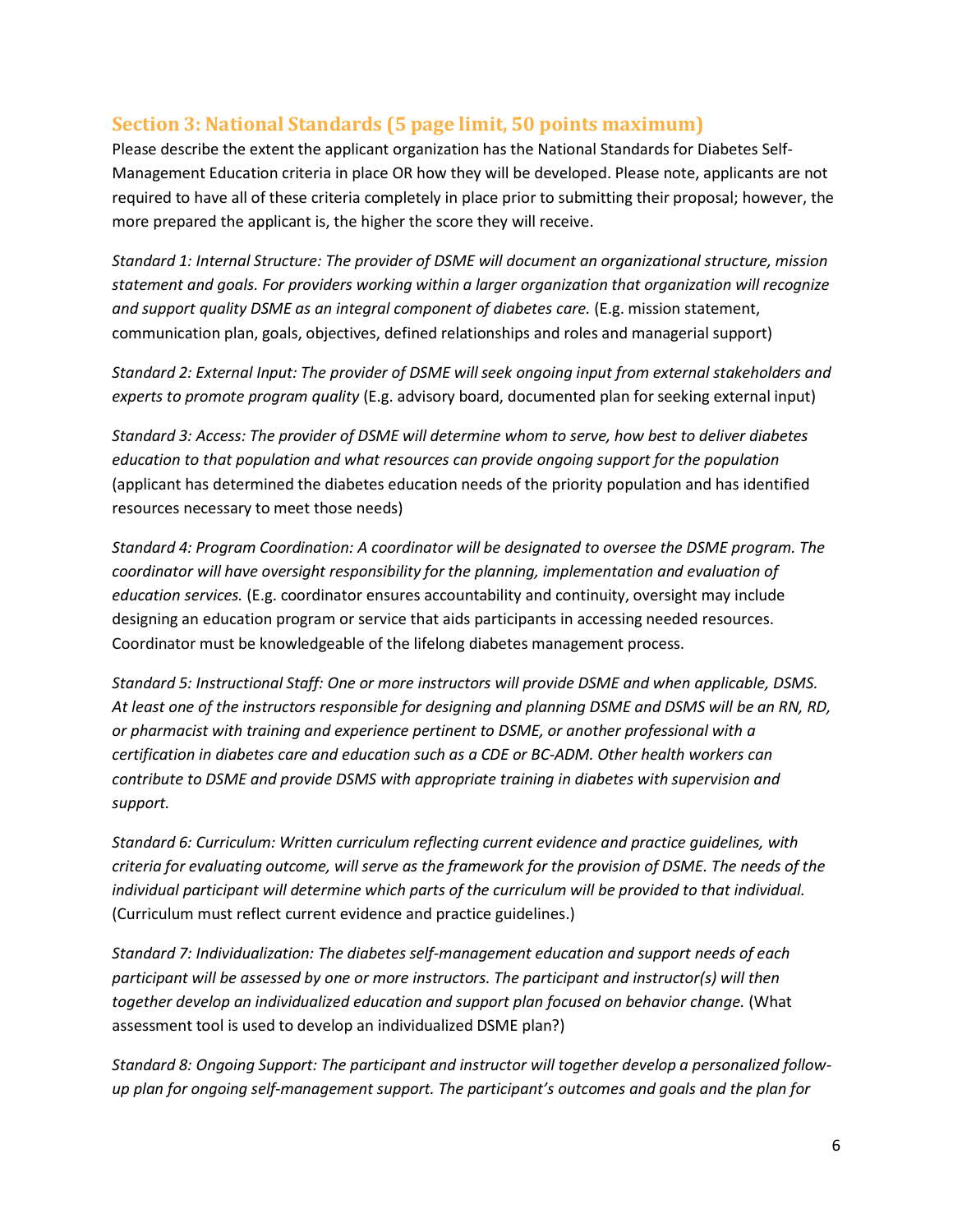*ongoing self-management support will be communicated to other members of the medical team.* (DSME is necessary and effective; however, it doesn't guarantee a lifetime of effective diabetes self-care. What community resources can be offered to participants to aid in supporting their commitment to behavior modifications? DSME providers should be able to offer such community programs to their participants. These community programs may serve on the external advisement committee in Standard 2)

*Standard 9: Patient Progress: The providers of DSME and DSMS will monitor whether participants are achieving their personal diabetes self-management goals and other outcomes as a way to evaluate the effectiveness of the educational intervention, using appropriate measurement techniques.* (All goals, including behavioral goals must be SMART- specific, measurable, achievable, reasonable and timely. They must relate to the AADE7 essential factors (healthy eating, physical activity, taking medications, monitoring, diabetes self-care related problem solving, reducing risks of acute and chronic complications, and psychosocial aspects of living with diabetes. Participants are not required to work on all 7 behavioral goals at once, however, participant medical records must reflect assessment of the participant's achievements of goals and any adjustments made to the plan or goals.)

*Standard 10: Quality Improvement: The provider of DSME will measure the effectiveness of the education and support and look for ways to improve any identified gaps in services or service quality, using a systematic review of process and outcome data.* (Programs must have a process in place to collect, aggregate and analyze clinical outcome measures and behavioral goal achievements. Continuous Quality Improvement insures program engagement, intentional and systematic service improvement with the intention of increasing positive outcomes.)

# **Section 4: Budget (2 page limit including budget template, 15 points maximum)**

Include a budget which follows the budget template provided in Attachment I. Include a budget justification narrative which accurately and adequately explains each budget item requested.

# **IX. Definitions**

- 1. **Applicant:** Entity submitting an application for funding.
- 2. **Grantee:** Successful applicant. Also called a Provider.
- 3. **Centers for Medicare and Medicaid Services (CMS):** The US federal agency which administers Medicare, Medicaid, and the State Children's Health Insurance Program.
- 4. **CMS accredited agency:** An agency accredited by CMS for delivery of diabetes selfmanagement education.
- 5. **Bureau of Chronic Disease Prevention (Bureau)::** The state office within the Florida Department of Health that is funded by the Centers for Disease Control and Prevention (CDC) to promote the prevention and management of diabetes. The Bureau is tasked by the CDC to increase the number of quality, recognized or accredited DSME programs in Florida serving atrisk and disparate populations.
- 6. **Diabetes self-management education (DSME):** The ongoing process of facilitating the knowledge, skill, and ability necessary for diabetes self-care. This process incorporates the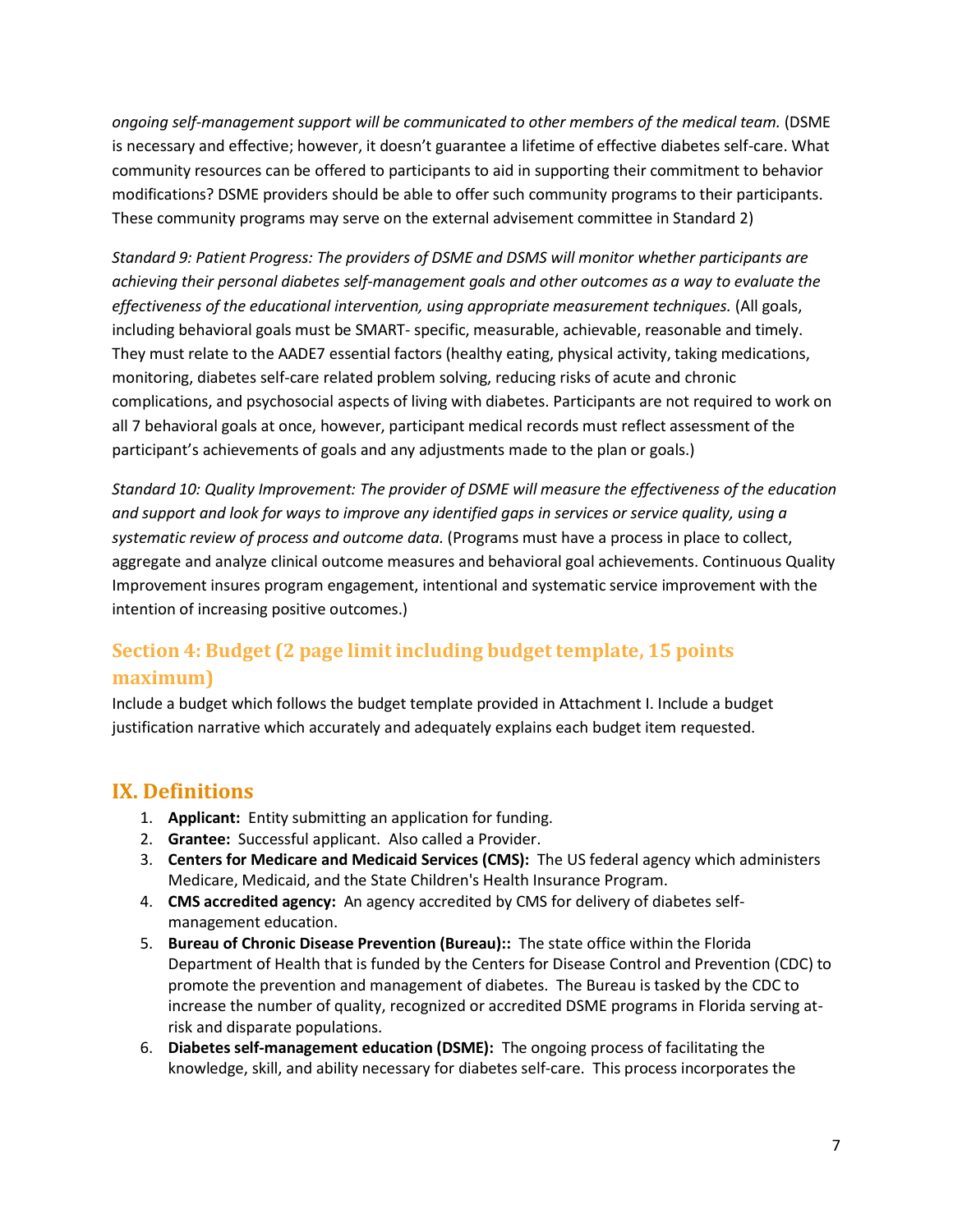needs, goals, and life experiences of the person with diabetes and is guided by evidence-based standards. The overall objectives of DSME are to support informed decision-making, self-care behaviors, problem-solving, and active collaboration with the health care team and to improve clinical outcomes, health status, and quality of life. [Funnell et al: National Standards for Diabetes Self-Management Education. Diabetes Care 30:1630-1637, 2007]

- 7. **Florida Community Health Assessment Resource Tool Set (CHARTS):** A service of the Florida Department of Health that provides on-line health statistics such as births, deaths, disease morbidity, population, and behavioral risk factors.
- 8. **National Standards for DSME:** A set of 10 standards designed to define quality DSME and to assist diabetes educators in a variety of settings to provide evidence-based education.
- 9. **Recognized program:** DSME entity that has achieved recognition by a CMS accredited agency (AADE or ADA).